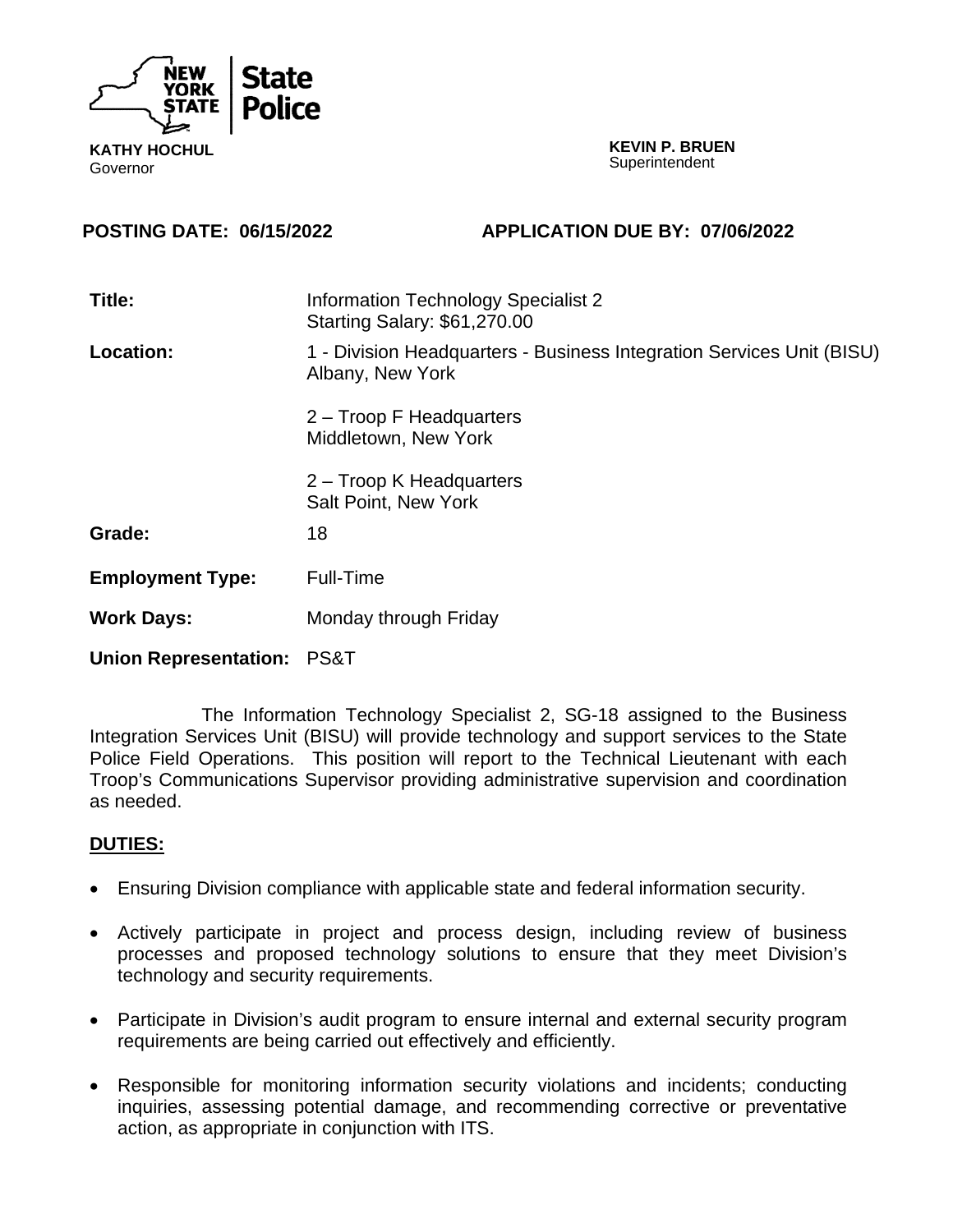# **DUTIES (Continued):**

- Working with ITS establishing, maintaining and ensuring the implementation of access control policies, procedures and systems that aim to prevent unauthorized access, modification, disclosure, misuse, manipulation or destruction of information stored on computer systems and networks.
- Review ITS and vendor contracts, service level agreements, memorandum of understanding language, and other documents to verify needs, requirements, and alignment with State Police policies and standards.
- Establishing and maintaining a program to classify data utilized in Division's business processes based on its need for confidentiality, integrity and/or availability; adhering to Division policies, as well as State and Federal policies.
- Developing, implementing and administering an agency information security risk assessment program.
- Establishing and administering an information security awareness program.
- Representing the NYSP regarding information security matters with other New York State agencies and outside organizations.
- Determines strategies for system security, system architecture, and for disaster recovery and other methods to maintain continuity of business operations to executive management.
- Monitoring Division's technology resources for misuse, including audit logs.
- Analyze Division's information security requirements (including security requirements for hardware, software and architecture that transports, processes and/or stores Division data), make appropriate recommendations and ensure the requirements are met.
- Acts as information security lead on projects and initiatives to ensure security by design through implementation of the Secure Systems Development Lifecycle (SSDLC).
- Identifies, evaluates, reports, and advises executive management on cybersecurity risks, with consideration for compliance and regulatory requirements.
- Additional duties as directed by the Major Administration

### **MINIMUM QUALIFICATIONS:**

A Bachelor's Degree or higher in Computer Science, Computer Information Systems, Management Information Systems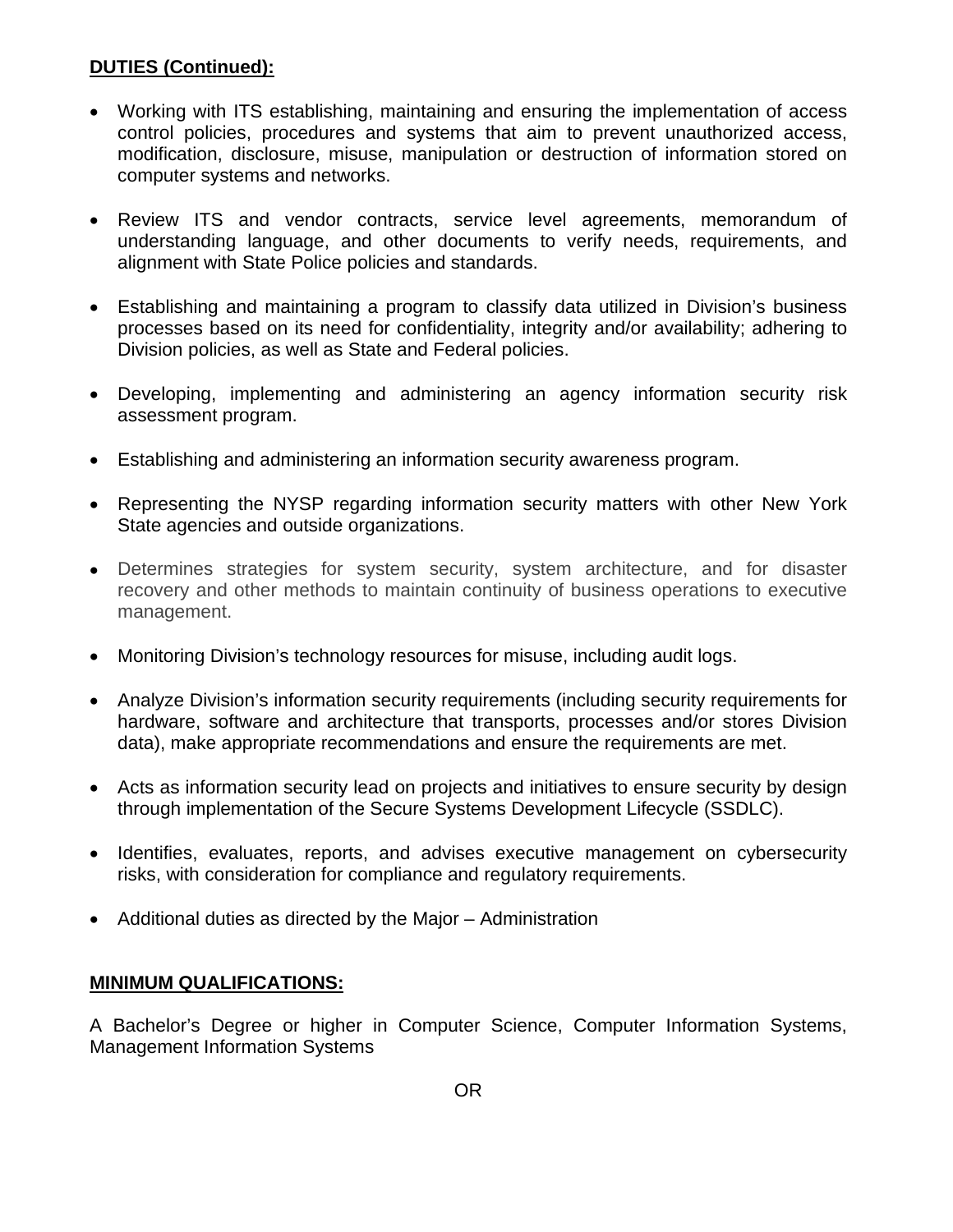## **MINIMUM QUALIFICATIONS (Continued):**

A Bachelor's Degree or higher in a related field with eighteen (18) credit hours in Computer Science

## OR

A total of four (4) years of experience in the following computer-related areas: network, server, storage, and systems management; telecommunications; IT customer support and training; computer installation; diagnosis and repair; technical writing; computer security; knowledge management; database administration, design and management; internet/intranet development, design, and maintenance; information technology project management; design and development of geographic information systems or computer aided drafting applications; computer programming; business/systems analysis; program design; or program testing.

### *Preference will be given to candidates who possess one or more of the following:*

- One or more of the following Information Security certifications:
	- o (ISC)² Certified Information Systems Security Professional (CISSP)
	- o (ISACA) Certified Information Security Manager (CISM)
	- o (ISACA) Certified Information Systems Auditor (CISA)
- Possess knowledge and understanding of the organizational structure, functions, goals, objectives and workflow of Division programs;
- Possess working knowledge of the implications of applicable laws, rules and regulations governing the Division and its employees as it relates to information security;
- Possess knowledge and understanding of the major hardware and software systems currently in use by the Division, including their capabilities and limitations;
- Possess knowledge of trends and current developments in information security;
- Have experience in program development; including problem identification, research into alternative solutions, selection of a cost-effective solution, implementing procedures, and evaluating the results;
- Have the ability to organize and present support for recommendations and programs both orally and in writing;
- Have the ability to work effectively with end users and technology service providers;
- Experience in remediating Cyber Security Risk based on the NIST Special Publication 800-53r4 security framework, which has been adopted by New York State as the minimal best practices for Information Security